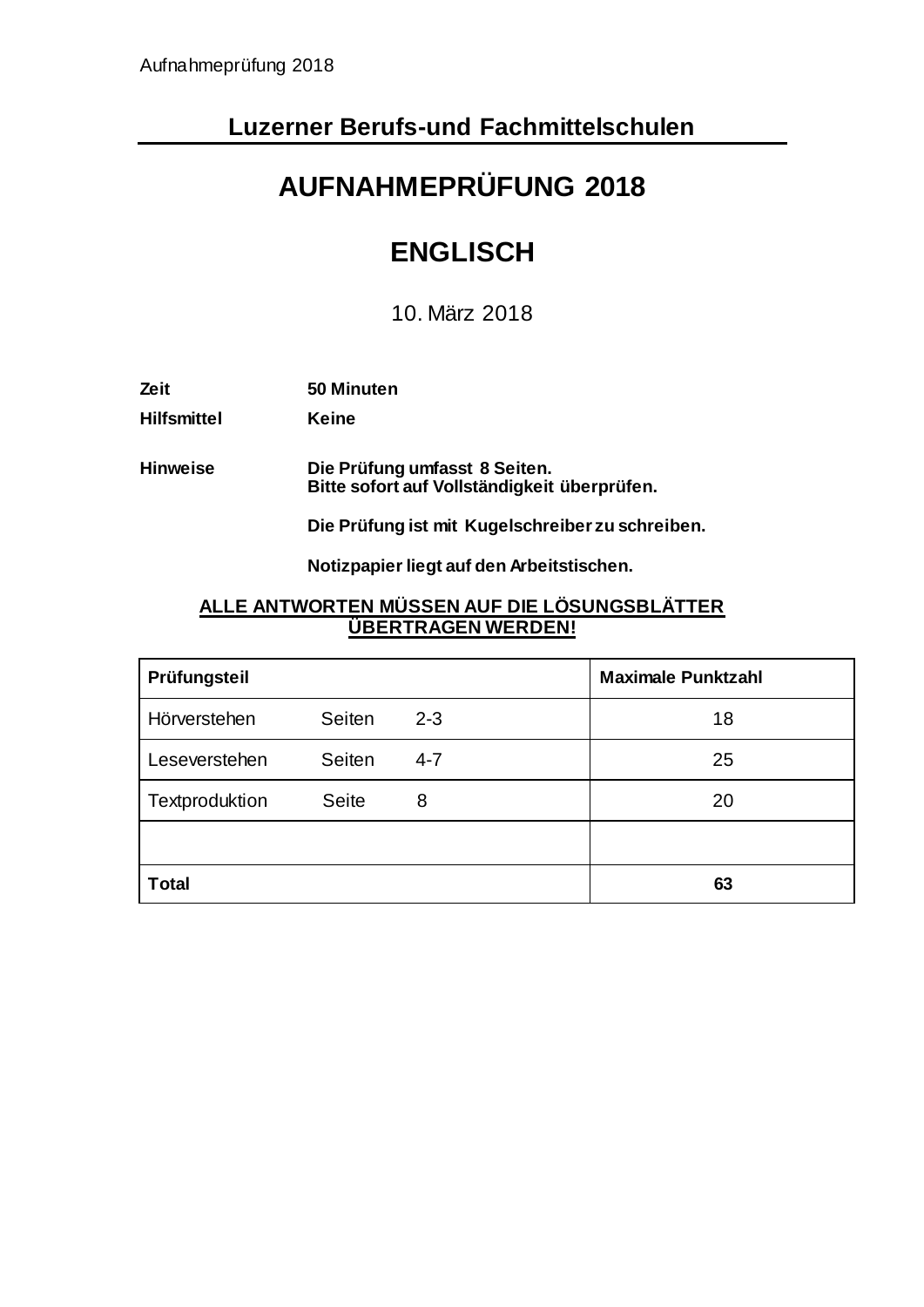#### **LISTENING 18 points**

# *Part 1 (6 points, 1 point for each correct answer)*

Look at the six sentences for this part. You will hear a conversation between a man, George, and his friend, Amanda, about travelling. Decide if each sentence is correct or incorrect. If it is correct, put a tick  $(v)$  in the box under **A for YES.** If it is not correct, put a tick  $(\checkmark)$  in the box under **B** for NO.

- 1. Amanda likes to travel with other people.
- 2. George always feels a bit nervous in Europe.
- 3. Amanda always takes lots of photographs when she's on holiday.
- 4. George writes when he's travelling.
- 5. George has taught in Japan, Spain and France.
- 6. George will continue this lifestyle.

#### *DO NOT FORGET to transfer your answers to the separate ANSWER SHEET.*

| A<br>YES | B<br><b>NO</b> |
|----------|----------------|
|          |                |
|          |                |
|          |                |
|          |                |
|          |                |
|          |                |
|          |                |

- 2 -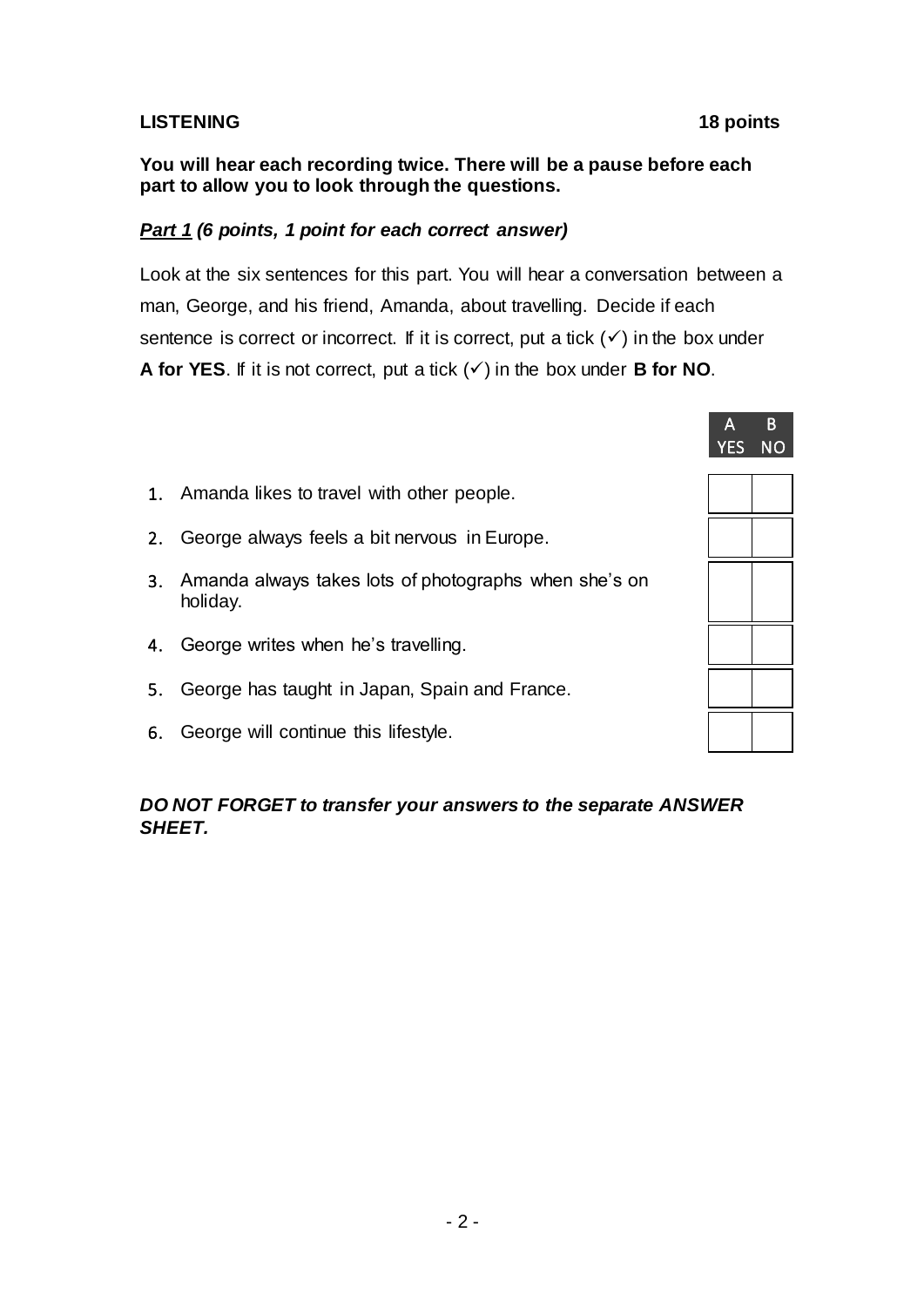# *Part 2 (12 points, 2 points for each correct answer)*

You will hear a woman talking about an art holiday that she organises. For each question, fill in the missing information in the numbered space.

#### **SPANISH ART HOLIDAYS**

| <b>DAILY PROGRAMME</b> |                                                                |                         |  |
|------------------------|----------------------------------------------------------------|-------------------------|--|
| $8 - 9$ am:            | Breakfast on the patio.                                        |                         |  |
|                        |                                                                | buffet style breakfast. |  |
| 9.30:                  | Leave hotel and walk to painting location.                     |                         |  |
| $10 - 10.30$ :         |                                                                |                         |  |
|                        |                                                                |                         |  |
|                        | charcoal or acrylic paint.                                     |                         |  |
| $10.30 - 12.30$ :      | Guided art lesson in the landscape.                            |                         |  |
| $12.30 - 13.30$ :      |                                                                |                         |  |
|                        | drinks provided by hotel. Collect packed lunch after breakfast |                         |  |
| $13.30 - 15.30$ :      | Art lesson continues.                                          |                         |  |
| $15.30 - 16.30$        |                                                                |                         |  |
| pm:                    | and experiences.                                               |                         |  |
| 17.00:                 | Arrive back at hotel.                                          |                         |  |
| 18.30:                 | Evening meal in the restaurant.                                |                         |  |

*DO NOT FORGET to transfer your answers to the separate ANSWER SHEET.*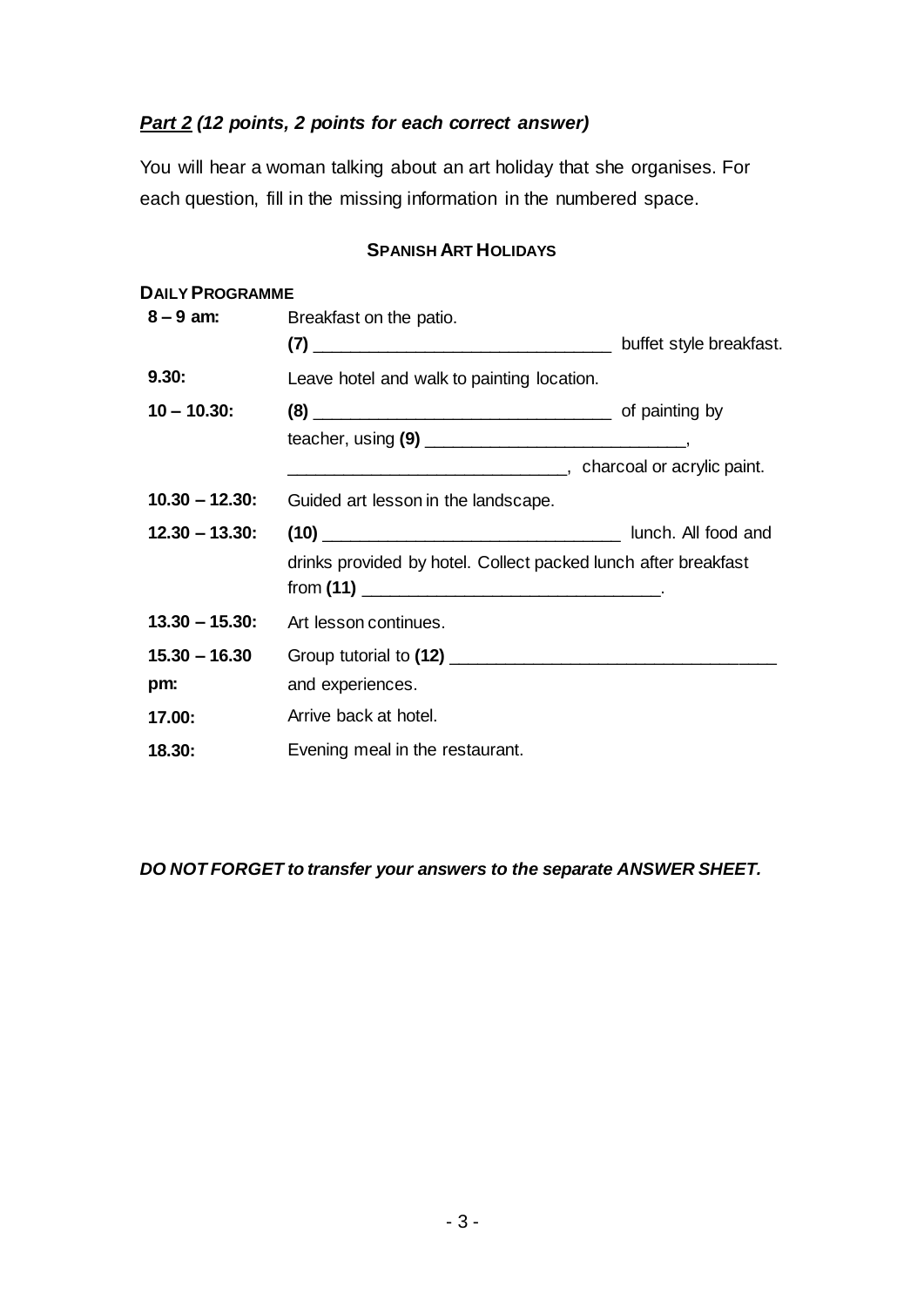# **READING 25 points**

*Part 1 (10 points, 2 points for each correct answer)*

*Read the text and questions below.* 

*For each question, mark the correct letter A, B, C or D on your answer sheet.*

# **Indian films**

Actor Amitabh Bachchan talks about his experiences

I have spent over 30 years in the Indian film industry and have worked with almost three generations of directors and actors. There was a time when life in the movies was very different. It was slower and everything seemed simpler. Now, there are so many things to be dealt with: the light needs to be right, the equipment needs to be returned, the actors have to be somewhere else. There also used to be a sense of magic about the movie industry and the stars were special. Now they are just one of a crowd.

However, in my experience, the new generation of film-makers take their work seriously and they are all very confident. Sometimes, when a young director is talking to me about a scene, I can see technical difficulties. For example, in the film '*Aks'* we needed wild dogs for a particular scene and I asked Rakesh Mehra how we would do that. He said it was not a problem. He found an address on the internet and we shot the scene in Romania. More often, Rakesh is anxious about getting the actor's dates right or sorting out the financial side.

Most of today's young directors have trained in the United States. They have learnt how to plan their productions in great detail and they are extremely well prepared. Before filming starts, they have already made decisions about the costumes, make – up, camera angles and so on. For an actor it means there's someone taking care of everything. It makes the filming go smoothly. I have little doubt that the future of our film industry is in very good hands.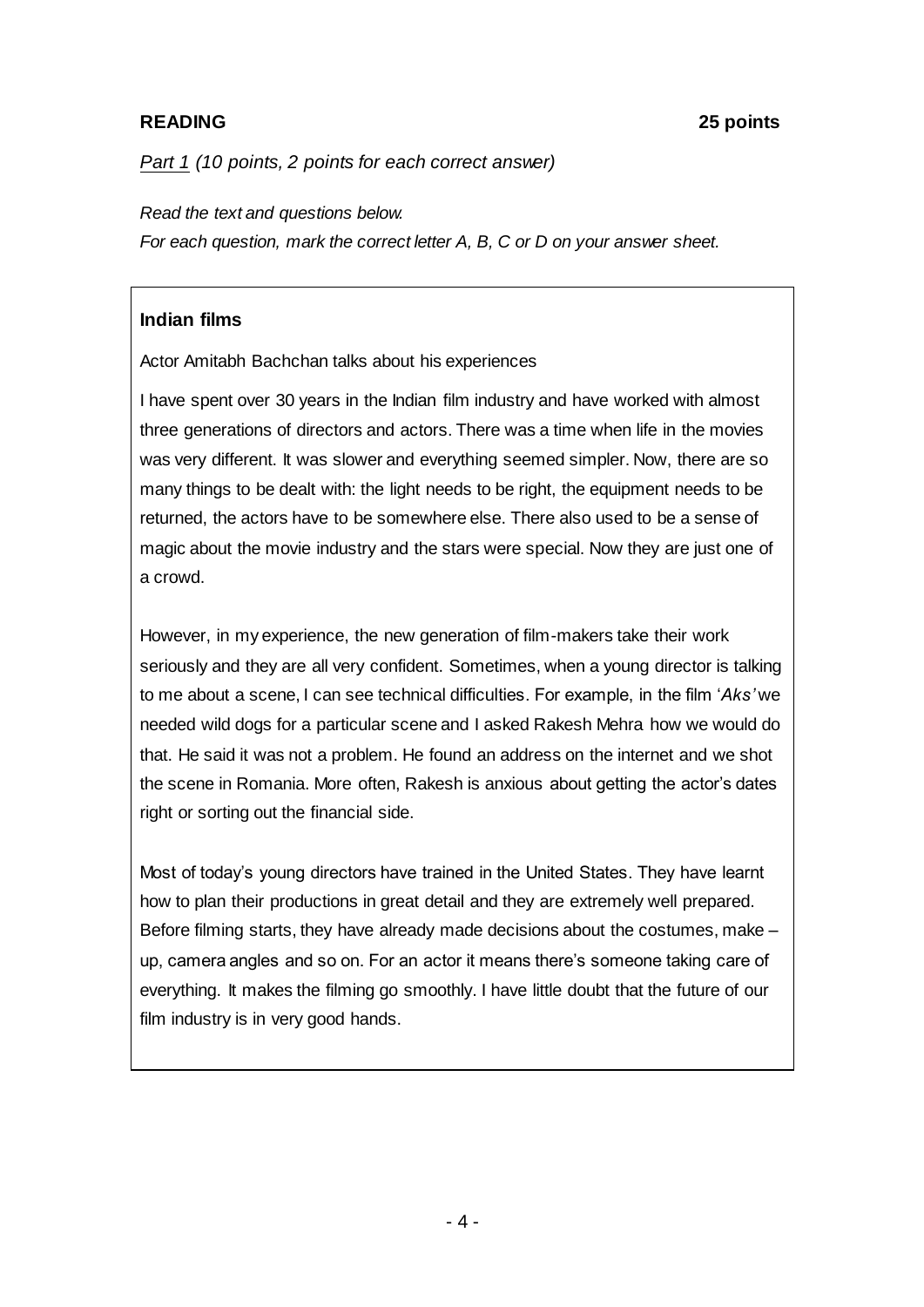- 1. What is Amitabh Bachchan trying to do in this text?
	- A. suggest how Indian actors could improve their technique
	- B. compare Indian films with those made in the USA
	- C. encourage people to watch more Indian films
	- D. describe changes in the Indian film industry
- 2. What does Amitabh Bachchan say about the Indian film industry today?
	- A. Every stage of filming takes a long time.
	- B. The film stars are famous around the world.
	- C. The people involved in filming have a lot to do.
	- D. It is difficult for young actors to start their careers.
- 3. What happened when Amitabh Bachchan and Rakesh Mehra worked together on '*Aks'?*
	- A. They disliked working with one another.
	- B. They argued about the best actor to use.
	- C. They disagreed about acceptable levels of cost.
	- D. They worried about different things in making the film.
- 4. What is Amitabh Bachchan's opinion of young directors?
	- A. They have a professional attitude towards their work.
	- B. They are careful not to annoy any of the actors.
	- C. They like to discuss their decisions with others.
	- D. They make sure that everyone is well trained.
- 5. How **would** Amitabh Bachchan **describe** the Indian film industry?
	- A. 'The films we made when I was younger were so much better more money is available today but the acting is worse.'
	- B. 'Indian film-makers know what they are doing the industry is growing in strength and I think it will continue to do so.'
	- C. Our new generation of film-makers depends too much on technology they don't realise what makes a really good film.'
	- D. 'There are so great young actors today they have to film scenes unprepared and this makes them very special.'

### *DO NOT FORGET to transfer your answers to the separate ANSWER SHEET.*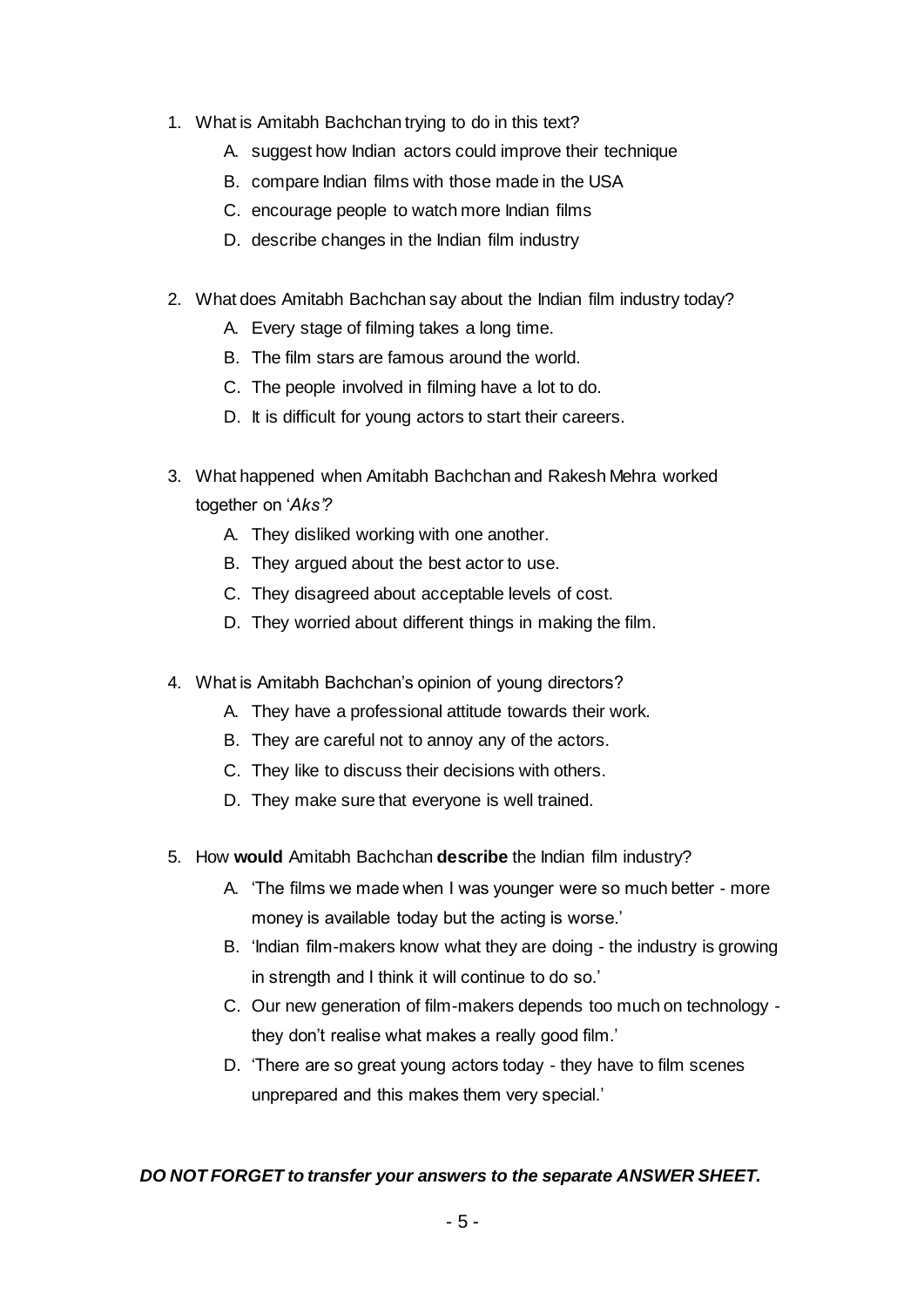# *Part 2 (5 points, 1 point for each correct answer)*

*Look at the sign (left column) in each question. Someone asks you what it means. Mark the letter next to the correct explanation A, B, C or D – on your answer sheet.* 

| 1. DRY-CLEAN ONLY                                 | A. Keep this item of clothing in a dry<br>place. |
|---------------------------------------------------|--------------------------------------------------|
|                                                   | B. You must dry this item of clothing            |
|                                                   | before you wear it.                              |
|                                                   | C. This item of clothing keeps you               |
|                                                   | dry and clean.                                   |
|                                                   | D. Do not use water to clean this                |
|                                                   | item of clothing.                                |
| <b>DOGS MUST BE KEPT ON A</b><br>$\overline{2}$ . | A. You cannot walk your dog here.                |
| <b>LEAD</b>                                       | B. Dog owners must wear a lead.                  |
|                                                   | C. Owners must lead their dogs.                  |
|                                                   | D. You may walk your dog if it's                 |
|                                                   | wearing a lead.                                  |
| 3. 24 HR BANKING                                  | A. The bank is open every 24 hours.              |
|                                                   | B. Bank employees work 24 hours a                |
|                                                   | day.                                             |
|                                                   | C. You can use the banking system                |
|                                                   | at any time, day or night.                       |
|                                                   | D. You can get a bank loan in 24                 |
| <b>BREAK GLASS IN CASE OF</b><br>4.               | hours.<br>A. Broken glass may cause a fire.      |
| <b>FIRE</b>                                       | B. When there is a fire, the glass               |
|                                                   | breaks.                                          |
|                                                   | C. If there is a fire, you should break          |
|                                                   | the glass to ring the alarm.                     |
|                                                   | D. Be careful, there is broken glass.            |
| <b>FROM 17 SEPTEMBER PLEASE</b><br>5.             | A. This ticket office will close on 16           |
| USE THE NEW TICKET OFFICE                         | September.                                       |
|                                                   | B. This ticket office will be closed for         |
|                                                   | one day.                                         |
|                                                   | C. The new ticket office is now open.            |
|                                                   | D. There will be two ticket offices              |
|                                                   | after 17 September.                              |

#### *DO NOT FORGET to transfer your answers to the separate ANSWER SHEET.*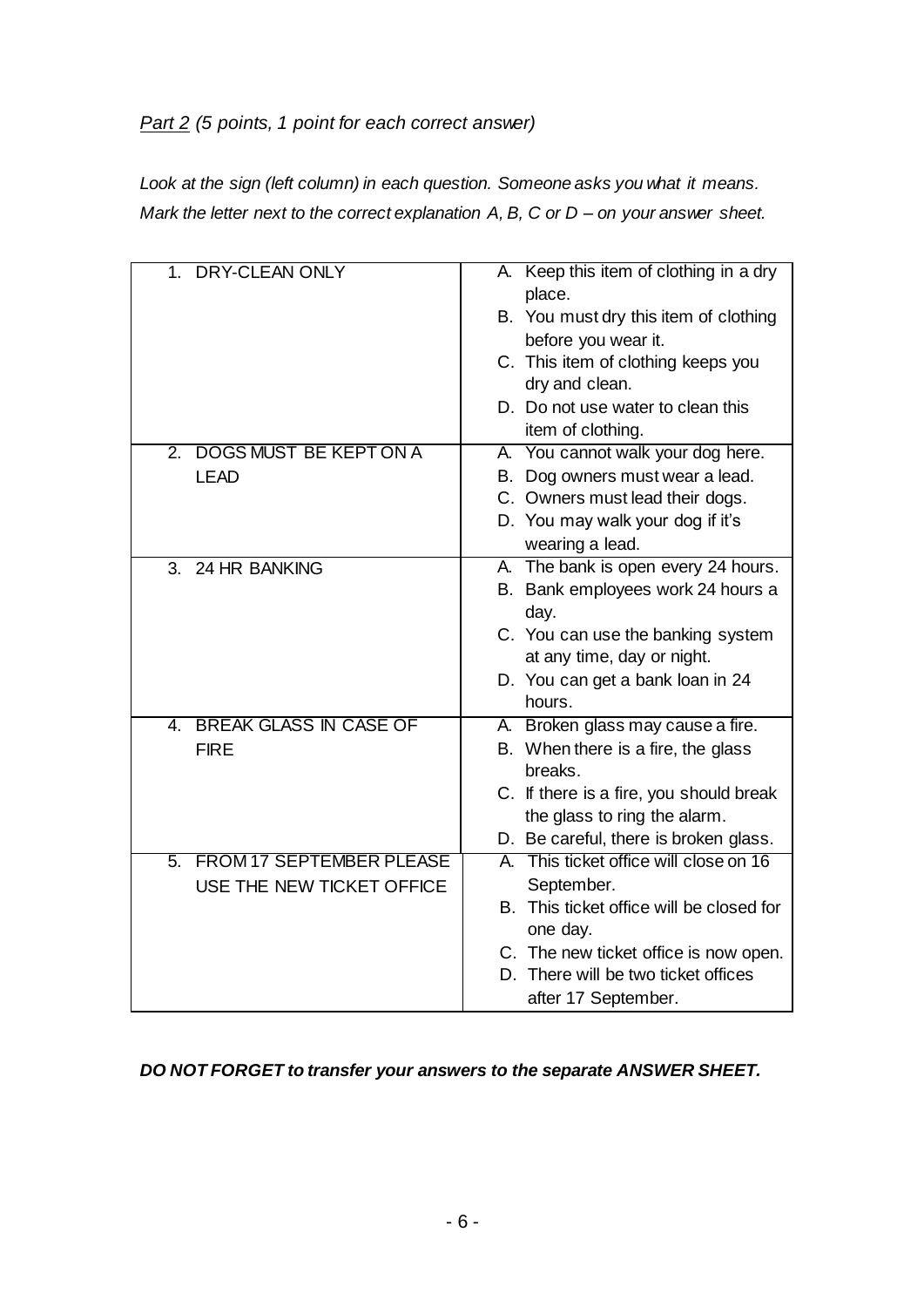#### *Part 3 (10 points, 1 point for each correct answer)*

Read the text below and choose the correct word for each space. For each question, mark the letter next to the correct word (A, B, C or D) on your answer sheet. There is an example (0) at the beginning.

# **'Ask your pharmacist first'**

| (0) | A illnesses      | <b>B</b> symptoms    | C handicaps     | D addictions |
|-----|------------------|----------------------|-----------------|--------------|
|     | 1. A for         | B at                 | C in            | D to         |
|     | 2. A However     | <b>B</b> Although    | C Despite       | D When       |
|     | 3. A cut         | B sore               | C hurt          | D injured    |
|     | 4. A So          | <b>B</b> Then        | C <sub>AS</sub> | D On         |
|     | 5. A over        | <b>B</b> under       | C beneath       | D below      |
|     | 6. A native      | <b>B</b> national    | C local         | D domestic   |
|     | 7. A must        | B ought              | C can           | D did        |
|     | 8. A just        | <b>B</b> then        | C since         | D as         |
|     | 9. A messages    | <b>B</b> preparation | C therapy       | D advice     |
|     | 10. A recommends | <b>B</b> commands    | C orders        | D wants      |
|     |                  |                      |                 |              |

### *Do not forget to transfer your answers to the separate ANSWER SHEET.*